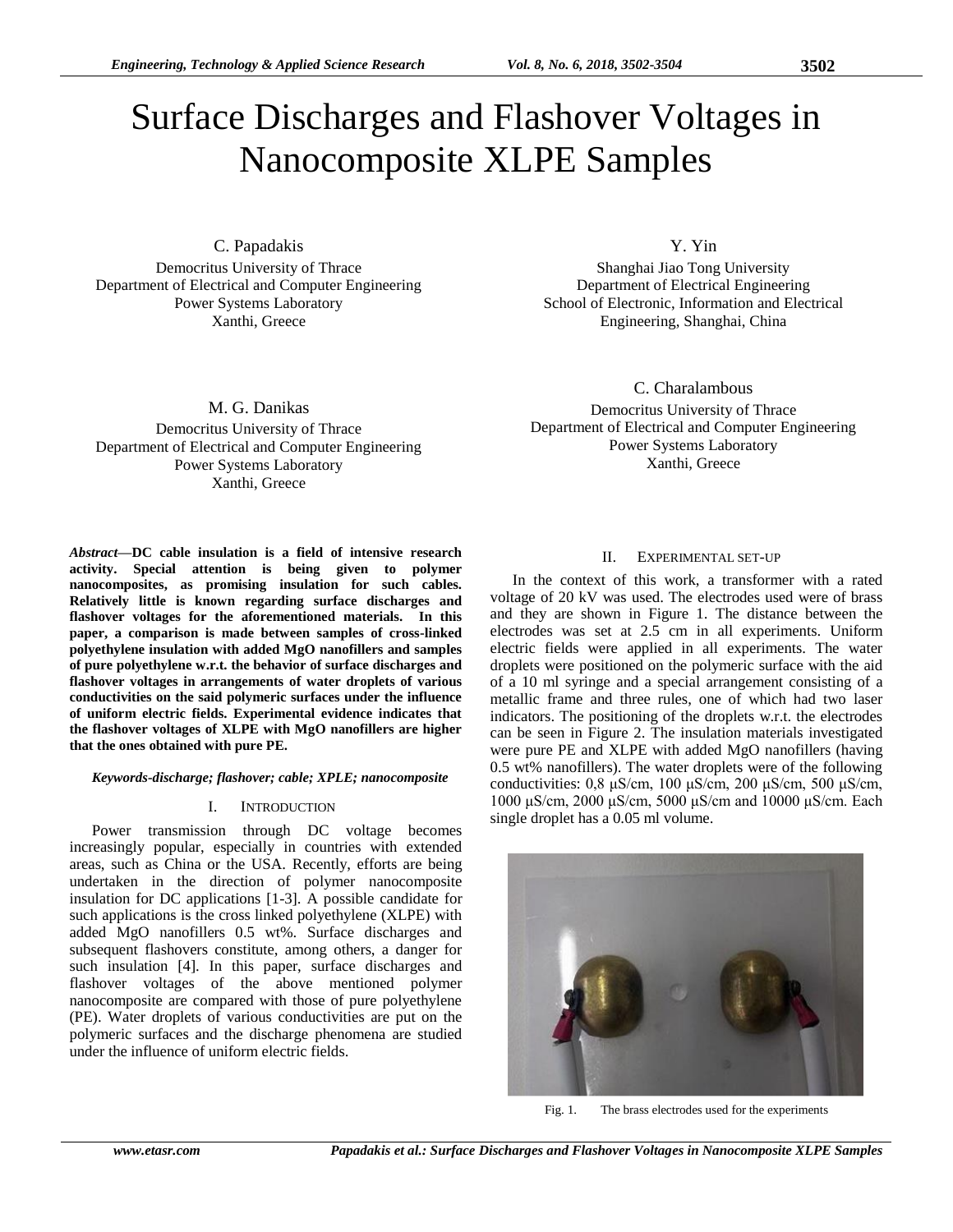

Fig. 2. The various water droplet arrangements used

The experimental procedure was the following: Once the water drops of specified volume and conductivity was placed on the insulating material in one of the aforementioned arrangements, the output voltage of the power supply was gradually increased until the flashover of the gap and the recording of the breakdown voltage. After cleaning the insulating surface with alcohol, we repeated the same procedure by increasing the voltage of the power supply until the last recorded value not to bring about the flashover of the gap was reduced by 1,2 kV. At this point we left the output voltage of the power supply steady for five minutes to provide the necessary time for the process of deformation of the drop to be developed, the occurrence of partial discharges and/or ultimately the flashover to occur. If there was no flashover, the voltage was increased at 0.4 kV steps until the occurrence of a flashover. This was the value of flashover voltage that was finally recorded. The parameters that were investigated were: 1) the water droplet arrangements, 2) water conductivity, 3) water droplet volume, 4) the insulating material used and 5) the positioning of the droplets w.r.t. the electrodes.

## III. EXPERIMENTAL RESULTS AND DISCUSSION

A water droplet on a polymeric surface is affected by the surface tension of the liquid, the surface tension of the solid, the interfacial tension between the droplet and the solid as well as by the applied electric field. The latter causes deformation/elongation of the droplet. Such deformation will affect the distribution of the electric field, which in turn will again act upon the droplet. There is a so to speak a feedback mechanism, which will eventually cause local field intensifications and microdischarges. Dry zones will ensue and finally the flashover will result [5]. In Figure 3, the flashover voltages of pure PE, for water droplet arrangements, such as those of Figure 2 (each water droplet of 0.05 ml volume), are shown with varying conductivity. It is evident that the twodroplet horizontal arrangement gives the lower results, whereas the other three droplet arrangements seem to give more or less similar flashover voltages for the various conductivities, with the one droplet arrangement giving the best results and with the

three droplet arrangement giving somehow lower flashover voltages in higher conductivities. Evidently the positioning of the droplets w.r.t. the electrodes plays a vital role in determining the flashover voltage.



Fig. 3. Flashover voltages for various droplet arrangements on PE surfaces

In Figure 4, the flashover voltages for the XLPE with added MgO nanofillers are shown (each droplet having 0.05 ml volume). Again we observe that the two droplet horizontal arrangement gives the worst flashover voltages whereas the other three droplet arrangements give somehow similar flashover voltages. In this case again, the three droplet arrangement gives lower flashover voltages at higher conductivities.



Fig. 4. Flashover voltages for various droplet arrangements on XLPE surfaces with added MgO nanofillers

If one compares Figures 3 and 4, it seems that XLPE with added nanofillers gives higher flashover voltages compared to pure PE, for all droplet arrangements and for all conductivities tested. Although the experiments performed in the context of the present work are not of long duration, one may see a difference between XLPE with nanofillers and pure PE. The reason as to why this should be so was given some years ago in [6-7], where it was proposed that with polymer nanocomposites, discharge activity tends to force the nanofilers (or agglomerations of them) to come onto the surface, hindering thus the propagation of surface discharges. Recent SAXS measurements of XLPE samples (with added nanofillers) as well as of pure PE samples showed that the